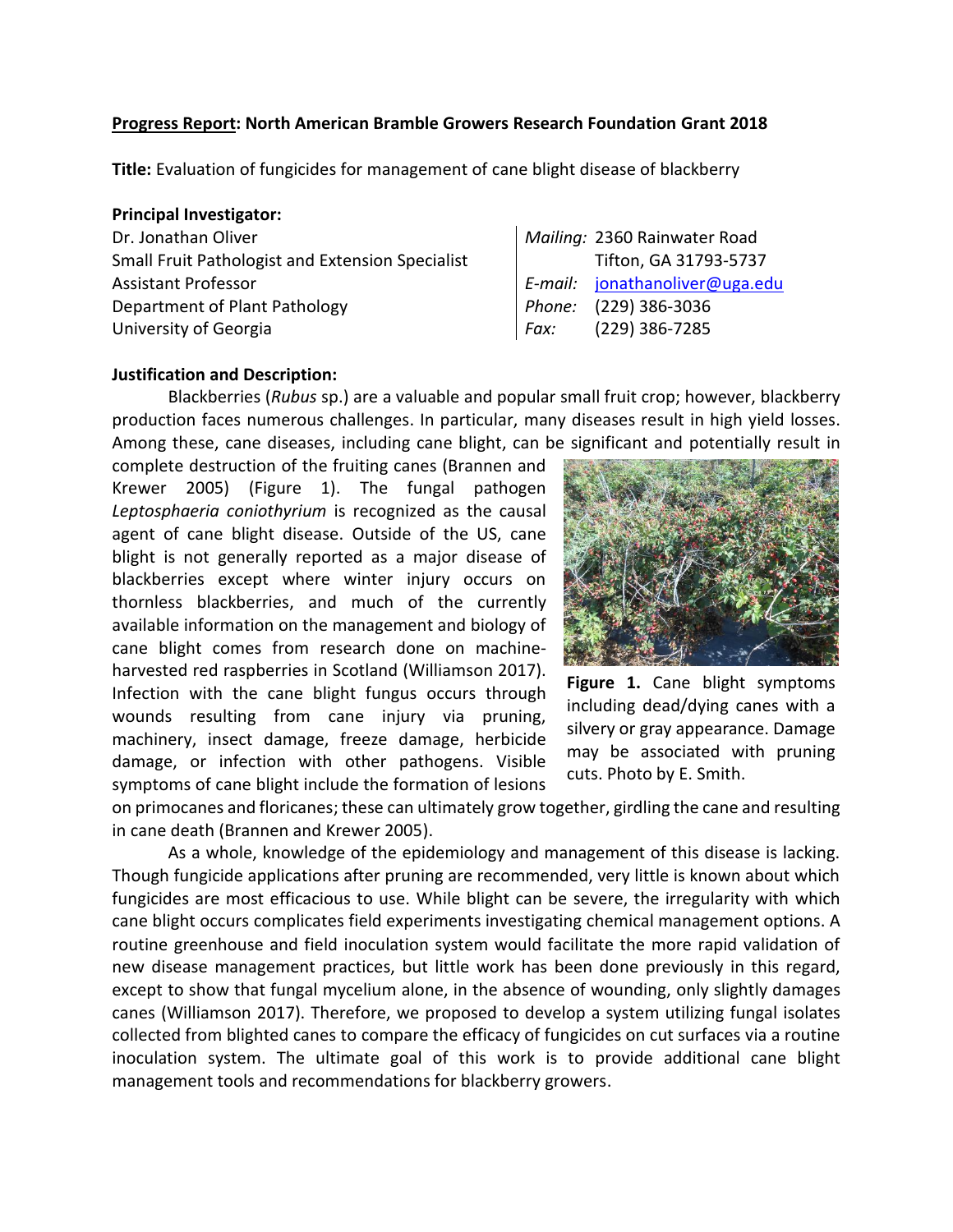### **Proposed Objectives:**

- 1) Isolate and confirm *L. coniothyrium* fungal isolates associated with blighted canes for use in greenhouse and field studies.
- 2) Develop an inoculation system to artificially infect canes with fungal isolates associated with cane blight.
- 3) Utilize collected isolates to test the efficacy of fungicides against cane blight on cut surfaces in both greenhouse and field settings.

## **Anticipated Timetable:**

The objectives of this project are expected to be completed over two years: Objective 1 in 2018; Objective 2 in 2018-2019; and Objective 3 in 2019. A final report is expected to be delivered in December 2019.

### **Methods:**

## Fungal isolation and storage

From commercial blackberry plantings in four Georgia counties (Table 1), surveys were conducted in fall ('17), spring ('18), and summer ('18) to identify fungal isolates associated with cane blight. Diseased canes exhibiting symptoms of cane blight were sampled for fungi, and fungal isolates were grown out and established in pure culture. For long-term storage of isolates for use in subsequent experiments, each isolate was grown out on plates of quarter-strength PDA (Difco) acidified with lactic acid (AqPDA) and sterilized filter paper pieces. The colonized filter paper pieces were removed, placed in sterilized and labeled coin envelopes, and allowed to dry in a laminar flow hood. Once dry, envelopes were sealed, bound together, added to a plastic container with desiccant pellets, and placed at -20°C for long-term storage.

### Fungal isolate identification

Each isolate obtained above was subsequently identified genetically. To identify each isolate, DNA was extracted from individual pure cultures using the 5% Chelex protocol (UCLA 2002). With the extracted DNA used as a template, PCR was carried out with the primer pair ITS-1 (TCCGTAGGTGAACCTGCGG) and ITS-4 (TCCTCCGCTTATTGATATGC). The PCR conditions included an initial activation step at 95°C for five minutes which was followed by 35 repeats of a denature step at 95°C for 30 seconds, an annealing step at 55°C for 30 seconds, and an extension step at 72°C for 30 seconds. This was followed by a final extension step at 72°C for 30 seconds. Resulting PCR products were visualized on a 1.5% agarose gel, and the PCR product was purified for sequencing using the QIAquick<sup>®</sup> PCR Purification Kit (Germantown, MD). Sanger sequencing was carried out by Eurofins Genomics (Louisville, KY), and resulting sequences were analyzed phylogenetically using Geneious® software (v 11.0.4) versus known sequences obtained from Genbank (ncbi.nlm.nih.gov). Maximum sequence identities ≥95% were used to identify isolates to genus, and ≥97% sequence identities were used to identify the species of isolates (Table 2).

## Plant materials

Potted plant experiments were carried out on blackberry plants received in February 2018. These consisted of 'Ouachita' blackberry plants derived from meristem tissue culture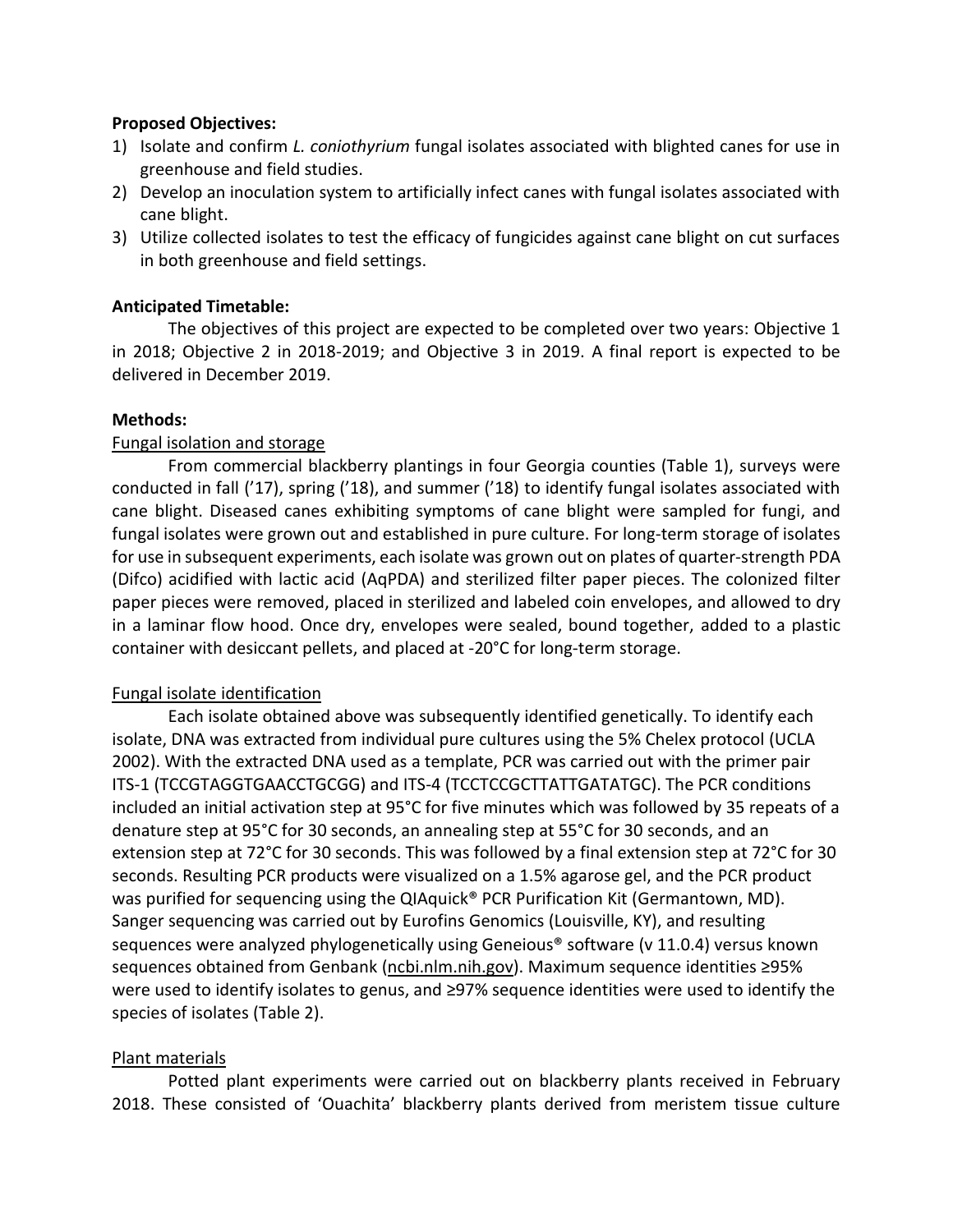(North American Plants, Inc.). Outdoor plants were grown in Sta-Green® Potting Mix Plus Fertilizer (Sims Bark Co., Inc., Muscle Shoals, AL) in 7.7 gal pots. These were fertilized with Osmocote® Plus 15-9-12 (The Scotts Company, LLC, Maryville, OH) and maintained outside on ground cover cloth under daily overhead irrigation. Plants in the greenhouse were grown in 2 gal pots filled with Miracle-Gro® Moisture Control Potting Mix (The Scotts Company, LLC, Maryville, OH). These were maintained at 26°C during the day and 22°C at night, fertilized with Osmocote Plus 15-9-12, and watered daily as needed.

### Isolate pathogenicity testing and artificial inoculation of blackberry

To verify the ability of obtained fungal isolates to cause disease on blackberry, identified fungal isolates were used to inoculate cut canes of potted blackberry plants. Fungal isolates were grown on AqPDA at room temperature (~23°C) and agar plugs containing fungal mycelium from the growing edge of the colony were removed from the plates after one week. Each plug was removed with a 7 mm sterilized cork borer and placed inside a 1.5 mL microcentrifuge tube. Tubes were inverted onto the cut ends of blackberry primocanes and secured with parafilm to provide a moist chamber for fungal infection. After seven days, the parafilm and microcentrifuge tubes were removed from the cut cane.

Potted blackberry plants (outdoors) were inoculated with unique fungal isolates in two experiments in a randomized complete block design. In each experiment, three plants received each isolate and three primocanes on each plant were inoculated. The first experiment lasted six weeks from 6/18/2018 to 7/30/2018 and consisted of 12 treatments including nine fungal isolates and three control treatments (Table 3). The second experiment lasted eight weeks from 8/29/2018 to 10/25/2018 and consisted of 16 treatments including 13 fungal isolates and three control treatments (Table 4). Cane dieback (in mm) from the cane tip was measured weekly starting 7 or 9 days post-inoculation in the first and second experiment, respectively. Disease progress (cane dieback) was summarized over the course of the experiment as AUDPC. At the conclusion of the experiment, cane dieback caused by each isolate was compared using a generalized linear mixed modeling analysis in PROC GLIMMIX in SAS v. 9.4 (SAS Institute, Cary, NC). Isolates capable of causing significant dieback were noted for use in subsequent experiments.

### **Planned Work:**

### Fungicide efficacy testing

Fungicide efficacy testing will be carried out in the greenhouse and field. The following treatments will be used to test the efficacy of fungicides for cane blight management: (1) Abound, (2) Pristine, (3) Rally, (4) Tilt, (5) Captan, (6) Switch, (7) Topsin M, and (8) ProPhyt, (9) untreated control, and (10) uninoculated control. For the greenhouse work, in addition to testing fungicide efficacy, the effect of timing between pruning, fungicide application, and fungal inoculation will also be investigated. Therefore, fungicides will be applied to cut surfaces either 24 hours before, within a few hours of, or 24 hours after inoculation with the fungus. For all trials, five potted blackberry plants (cv. 'Ouachita') will receive each treatment with three cut primocanes per plant. Field experimental work will be carried out in a commercial blackberry planting. Following pruning and fungal inoculation, treatments will be applied in a randomized complete block design. Five replications of each treatment will be conducted, and each replication will consist of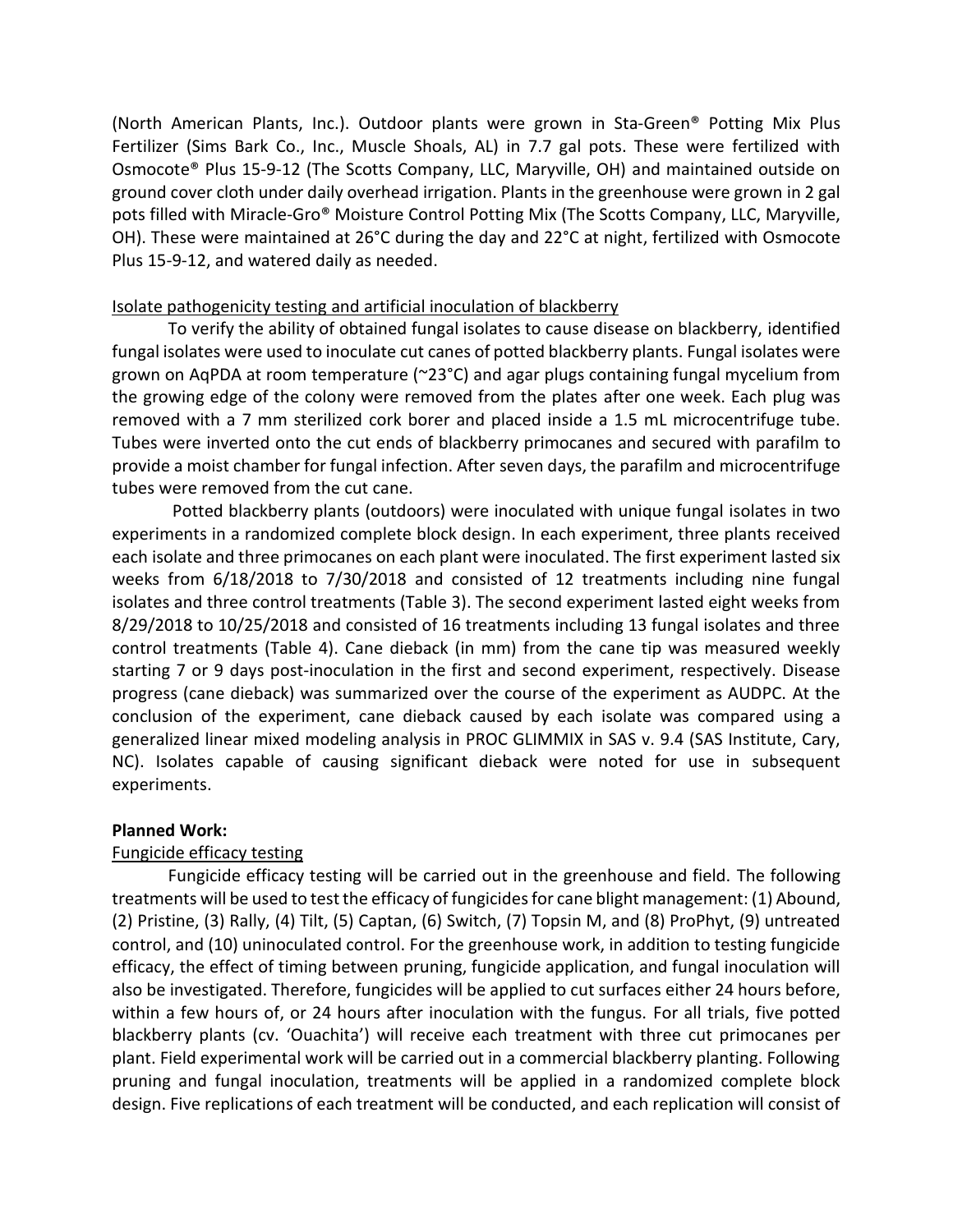a single plant. After plants are pruned, fungicide applications in the field will be made with a backpack sprayer to runoff. A minimum of one plant will be skipped between spray plants to minimize plot-to-plot spray drift. Variables measured will be disease incidence and lesion length, and treatments means will be compared.

#### **Results:**

### Fungal isolate collection and identification

Canes showing dieback typical of cane blight were collected in 2017 and 2018 from commercial blackberry plantings in four Georgia counties: Irwin, Lanier, Berrien, and Oconee.

**Table 1.** Number of fungal isolates collected by county of origin.

| <b>County (in GA)</b> | <b>Number of Isolates</b> |
|-----------------------|---------------------------|
| <b>Berrien</b>        | 2                         |
| Irwin                 | 4                         |
| Lanier                | 21                        |
| Oconee                | 20                        |

From collected canes, 47 unique isolates were obtained (Table 1) and identified genetically (Table 2). Surprisingly, none of the collected isolates were identified as *Leptosphaeria coniothyrium*, the recognized causal agent of cane blight; however, numerous isolates from fungal genera (*Fusarium*, *Pestalotiopsis*) and families (Botryosphaeriaceae) known to include plant pathogens were identified

(Table 2). This suggests the possibility that other fungi found in commercial blackberry plantings in Georgia may be capable of causing symptoms approximating those typical of cane blight.

| Family                      | <b>Species</b>                                       | <b>Counts</b> |
|-----------------------------|------------------------------------------------------|---------------|
| Botryosphaeriaceae          | Diplodia seriata                                     |               |
|                             | Lasiodiplodia theobromae/hormozganensis/brasiliensis |               |
|                             | Neofusicoccum kwambonambiense                        |               |
|                             | Neofusicoccum parvum                                 |               |
| Nectriaceae                 | Fusarium oxysporum                                   | 5             |
|                             | Fusarium proliferatum                                |               |
|                             | <b>Fusarium acuminatum</b>                           |               |
|                             | Fusarium chlamydosporum                              |               |
| Pestalotiopsidaceae         | Pestalotiopsis clavispora                            | 5             |
|                             | Pestalotiopsis microspora                            |               |
|                             | Neopestalotiopsis clavispora                         |               |
|                             | Neopestalotiopsis chrysea                            |               |
| Glomerellaceae              | Colletotrichum gloeosporioides                       | 3             |
| Gilbertellaceae             | Gilbertella persicaria                               | 2             |
| Diaporthaceae               | Diaporthe hongkongensis                              |               |
| Didymellaceae               | Phoma herbarum                                       |               |
| Pleurostomataceae           | Pleurostoma richardsiae                              |               |
| Schizophyllaceae            | Schizophyllum commune                                |               |
| Sporidiobolaceae            | Sporidiobolus pararoseus                             |               |
| Microascales incertae sedis | Sphaeronaemella fragariae                            |               |

**Table 2.** Isolate counts corresponding to each identified species.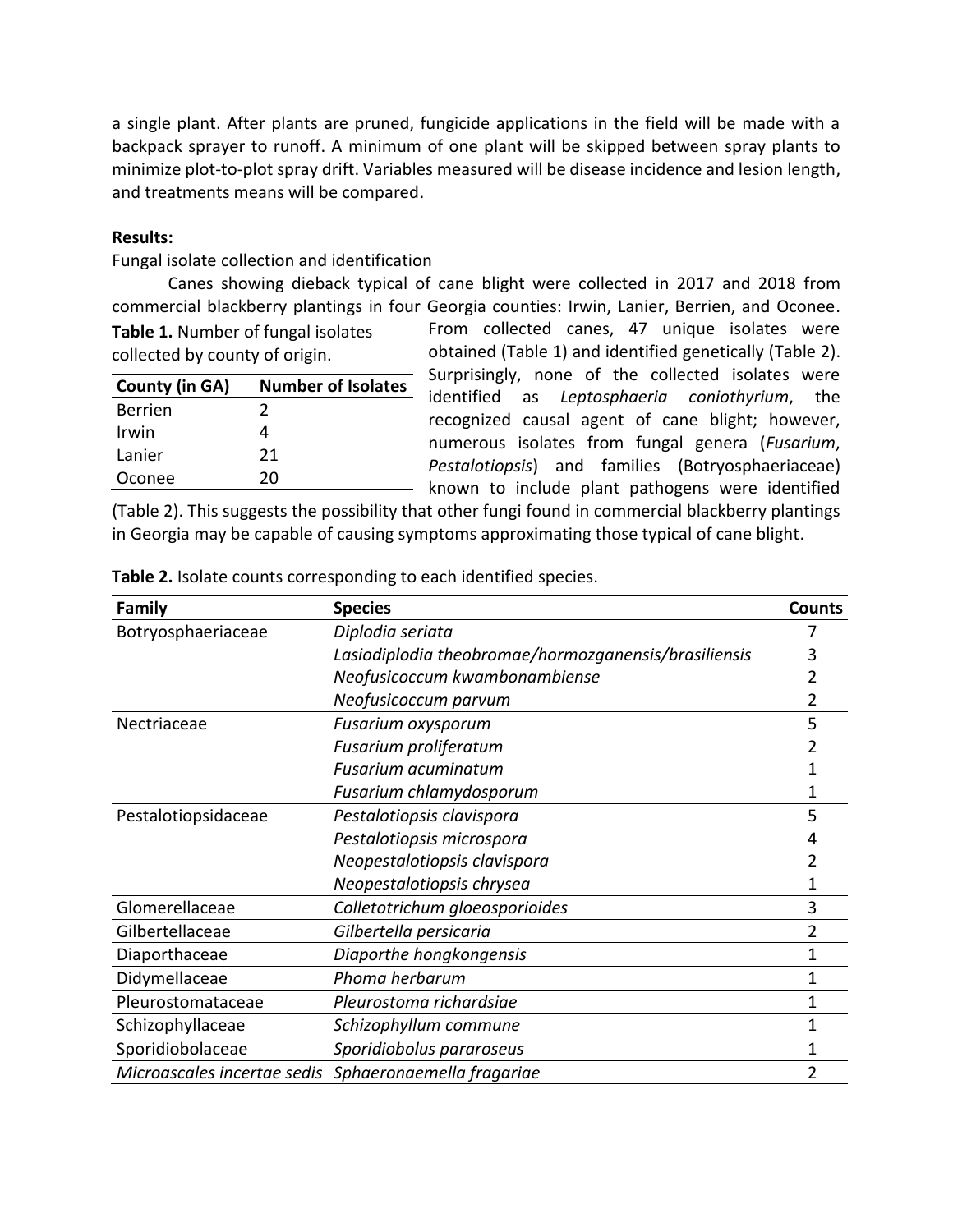### Isolate pathogenicity testing and artificial inoculation of blackberry

The pathogenicity of collected isolates was assessed on cut blackberry canes in two experiments. In the first experiment, an isolate of *Fusarium oxysporum* was the only organism to cause significant cane dieback (Table 3) through the six-week experiment. On average, plants inoculated with this isolate showed 56 mm dieback at 6-weeks post-inoculation. Intriguingly, it was noted that by 13 weeks post-inoculation, the inoculated canes of all three plants that received this isolate had dieback to the crown and over 95% of the canes were dead (Figure 3). All three plants were completely dead to the crown at 15 weeks post-inoculation.

| <b>Identity of Isolate Used for Inoculation</b>    | <b>AUDPC<sup>2</sup></b> |
|----------------------------------------------------|--------------------------|
| <b>Fusarium oxysporum</b>                          | 2326.33 $a^y$            |
| Pestalotiopsis clavispora                          | 926.33 b                 |
| Phoma herbarum or Leptoshaeria sacchari            | 893.67 b                 |
| Neopestalotiopsis clavispora                       | 825.42 b                 |
| Sporidiobolus pararoseus                           | 679.00 b                 |
| Fusarium proliferatum                              | 638.75 b                 |
| Uninoculated Control (Cut cane with agar and tube) | 633.50 b                 |
| Colletotrichum gloeosporioides                     | 616.00 b                 |
| Pestalotiopsis microspore                          | 447.42 b                 |
| Diplodia seriata                                   | 422.33 b                 |
| Control (Cut cane with no tube)                    | 290.00 b                 |
| Control (Uncut cane)                               | n/a                      |
|                                                    |                          |

**Table 3.** Cane dieback in the first isolate pathogenicity experiment.

<sup>z</sup>Average cane dieback (AUDPC) over the 3 replicates.

<sup>y</sup>Means followed by same letter are not significantly different (at *P=*0.05).



**Figure 3.** (A) Plant inoculated with the *F. oxysporum* isolate from the first isolate pathogenicity experiment at 12-weeks post-inoculation, (B) uninoculated plant at 12 weeks post-inoculation.